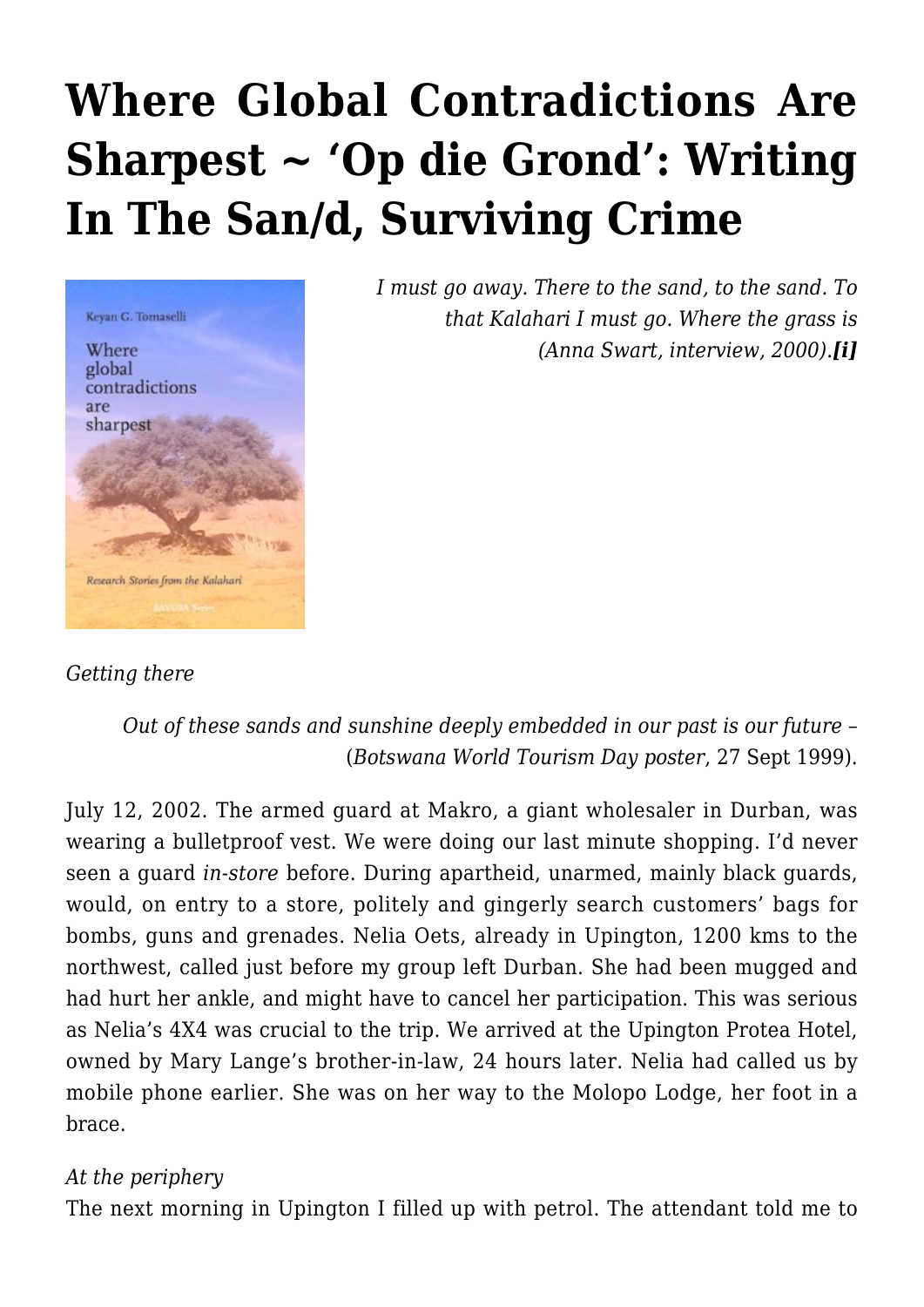lock my car. A local gang was casing us. A retired couple at the Molopo Lodge 200 kms north mentioned to us later that they had been targeted while at an Upington supermarket. The receptionist at the hotel in Upington mentioned the busload of Taiwanese tourists who had recently been held up, Ned Kelly style, on the Maputu corridor highway. Two white members of our party complained of being closely shadowed by a security in-store guard: no one was above suspicion. At the supermarket a newspaper vendor insisted on pushing my trolley. He refused to loosen his grip until Vanessa McLennan-Dodd and I had unpacked its contents into the Sani. He was allowed to sell papers at the front of the store provided he prevented trolley theft. Stolen shopping was usually taken to the *lokasie* ('location' - black dormitory area near Upington) where there are few shops, where most of the working class, poor, and unemployed live. While clinging onto the trolley, the vendor vigorously shooed away the odd beggar and other would-be helpers/assailants/muggers. Not a policeman in sight. I bought a *Sunday Times* from the vendor in gratitude and paid off the ever-watchful car guard. In the newspaper the 'Careers'-section reported that the Western Cape was experiencing a recruitment boom, though hiring was flat in the other eight provinces (*Sunday Times Careers* 14 July 2003: 1). Maybe Upington, in the Northern Cape, was at the epicentre of this flatness?

When we got back to the hotel, ready to leave for the Kalahari, we learned that Marit Sætre, an MA-student from Norway, had become violently ill. It must be the soapy water, we thought. She explained that the four Norwegians registered in our Programme in Durban during 2002 periodically succumbed to a 24-hour tummy bug. In the future, I'll not make fun of First World students whose overseas doctors tell them not to drink the (very clean) Durban tap water, eat the salad, or forget their malaria pills. So we left Charlize Tomaselli and Lauren Dyll with Marit at the Hotel, which offered them free lodging. Both later complained of having been accosted by drunken white men in the streets during broad daylight. Vanessa and I drove on to Witdraai, two hours north on tar, where we were to meet Nelia, graduate students Linje Manyozo and Tim Reinhardt, Damien Tomaselli and Sherieen Pretorius, who had arrived there on the 11th.

Charlize reported that Marit was admitted to hospital that afternoon. The hospital demanded R1,000 in cash up-front for the ward. The manager refused to accept Marit's Norwegian medical insurance, her father's card number, or my gold card and ID-numbers, which I phoned through from the Lodge. Wealth before health!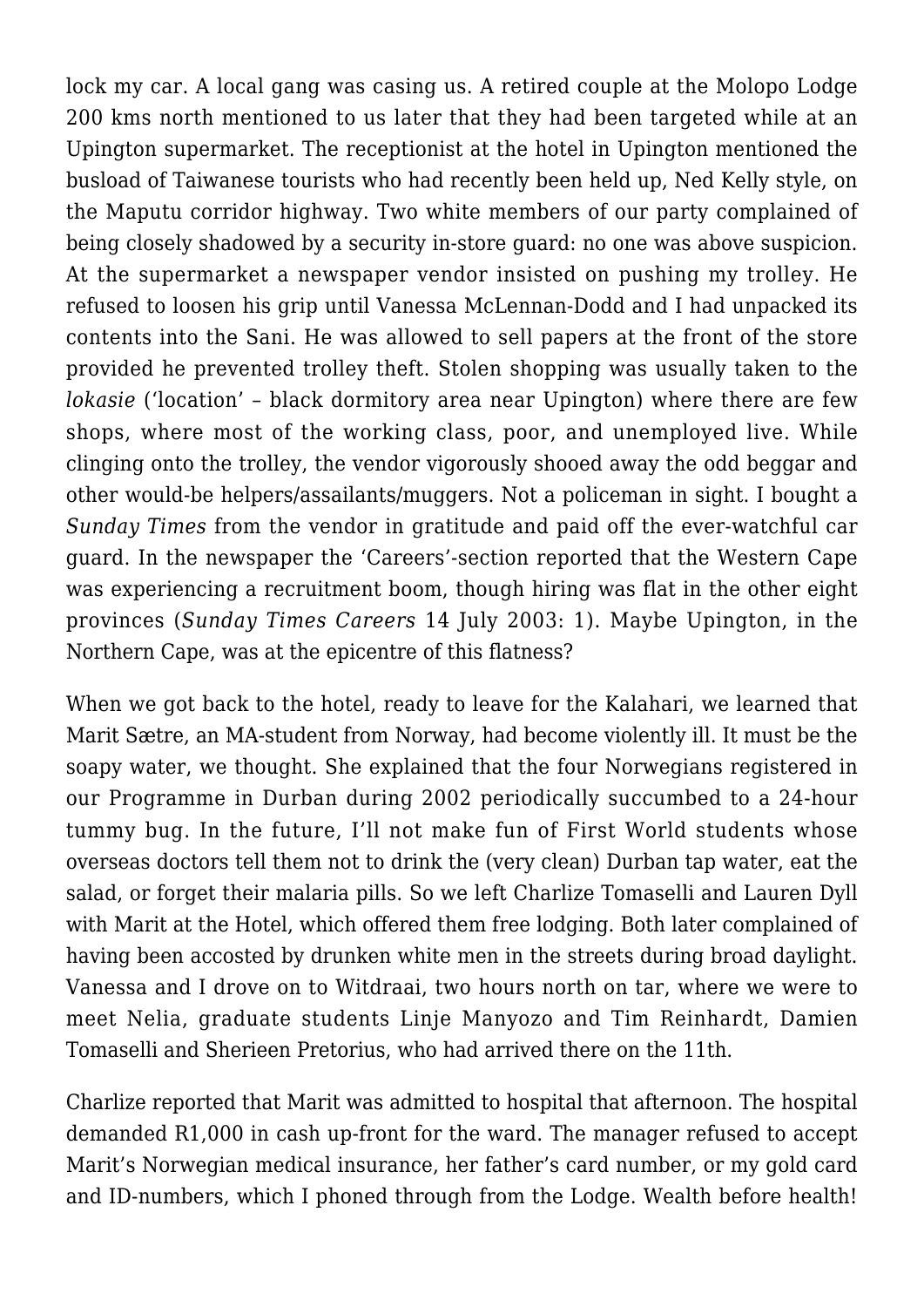Or, perhaps the fear of Marit not settling her debt was as great as was the fear of the vendor losing a trolley? A matter of degree perhaps? Eventually Charlize persuaded the hotel to advance the hospital's charge. The hospital obviously had little understanding of how to deal with international visitors or global insurance companies, in an otherwise remote province, which prides itself on its unique tourism attractions.

The retired couple had been scammed by credit card fraud in Upington – Nigerian cartels, they said, had ways of making impressions of cards, with accomplices in the banks. I remembered in Durban that MasterCard had declined to pay some of my large pre-trip purchases because of my Bank's suspicion that it had been stolen. Perhaps losing R30,000 is less painful than a broken ankle? A mini-bus had broken down near Loubos. The passengers were waiting for a local associate to bring a welding machine. We had seen and heard them the previous day at the Molopo Lodge, as they had stopped off for lunch and a booze-up in the camp *boma*, listening to the kind of *boere musiek* (Afrikaner country music) never played on KwaZulu-Natal radio stations, but repetitively relayed on the Lodge's music system. These fellows, as with most of the Lodge's guests, were the epitome of Leon Schuster's comedic movie characters: seventeen heavyset, Afrikaans-speaking men, clutching Castle Lager beer cans. Their demeanour – straight backs, beer bellies – was vaguely familiar. When we stopped to help them the next day near the Namibian border, they identified themselves as (plainclothes) policemen. Now I understood – in bygone apartheid times I would have instantly assumed them to be political enforcers – and avoided them like the plague. Now, we cooperated against criminals.

The three students arrived from Upington on 16 July, just in time for some exceptionally cold weather. That morning I talked to the <sup>1</sup>Khomani craftsmen across the dusty road from the Lodge, at their small fires, their tiny mock huts, and craft displays. Silikat van Wyk, the artist, came over, dressed in a tatty sports jacket covering his open chest and loincloth. Two tourists stopped and there was some light-hearted banter from the white male about *'ware Boesmans'* ('real Bushmen') not feeling the cold, and being dressed in *'Westerse gedrag'* ('Western garb'). Silikat's response was that just as *Boere* feel the cold, so do the Bushmen. There I met Toppies, who had painted the rock art impressions at the Kagga Kamma Game Park Hotel, 1200 kms south. I asked about Danie Jacobs, previously cultural manager at Ostri-San, in the North West Province, which we visited in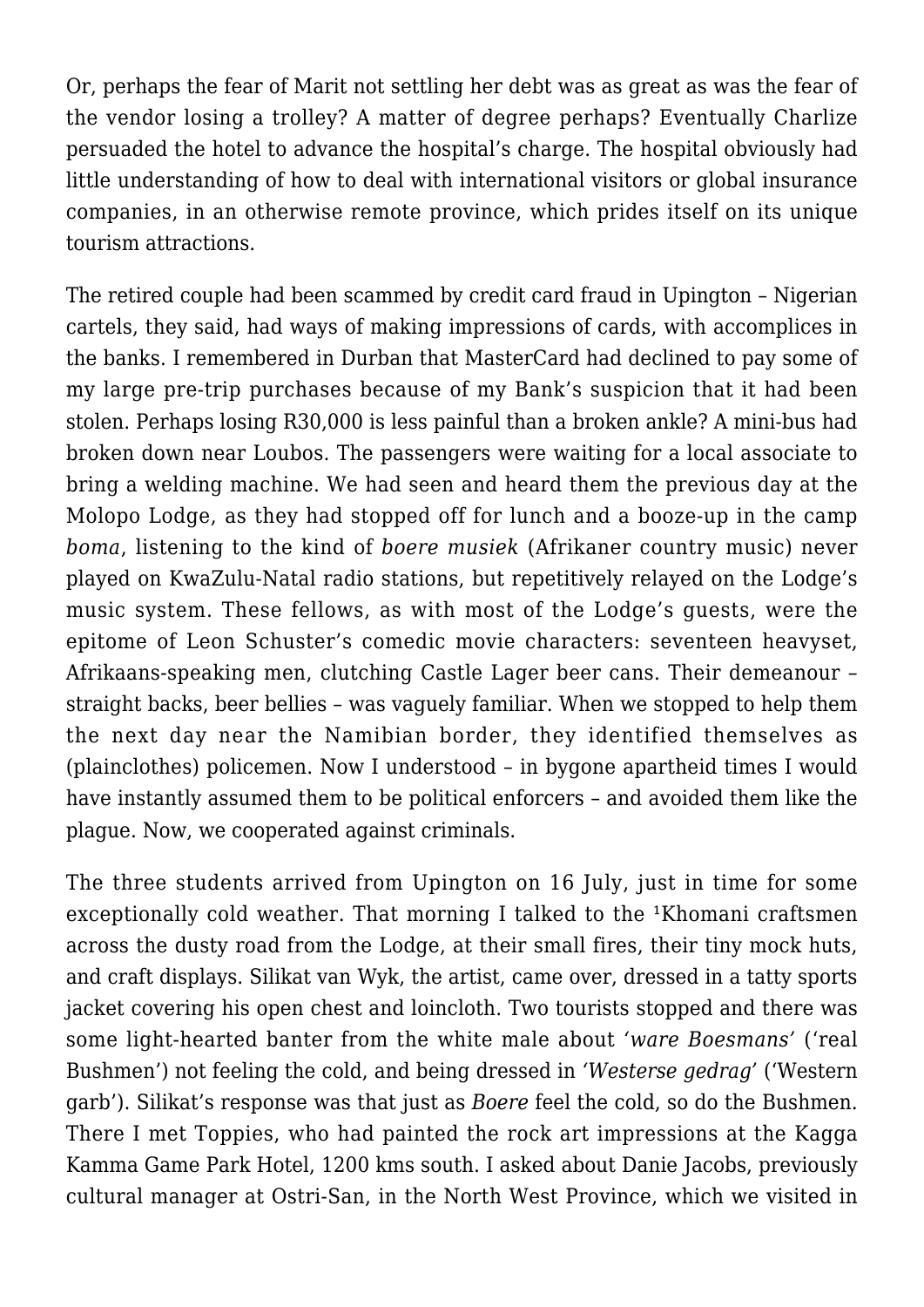2001, where he, Isak and Abraham had worked. Danie had returned to Kagga Kamma, from where he had left in mid-2000 with a group of Kruipers to establish these other cultural sites.

I also asked Toppies about where the reeds from the *Groot Skilpad* (large grass structure looking like a tortoise) had gone. Toppies (interview 2002) explained that it had been removed bit by bit and used to repair the roofs of homes. The San organisations had not replaced the reeds, which had to be imported from another area. What was originally an imposing eye-catching structure was now just a bare skeleton, silhouetted against the cold blue sky – a metaphor, perhaps, for the cultural and physical state of this socially skeletal community. Someone in our group mentioned Maria Carey's alleged remark in a satirical interview that, 'when I watch TV and see those poor starving kids all over the world, I can't help but cry. I mean, I'd love to be skinny like that, but not with all those flies and death and stuff'.

On arrival at the Lodge, Vanessa and I learned that our researchers were scattered along 46 kms of road doing interviews, exposing video, game viewing, dune surfing, and conducting photo-elicitations with photographs taken by Sian Dunn in April. Vanessa was soon engaged as a translator, and was given a hard time by Jon Kruiper about 'taking knowledge'**[ii]** from the community:

Linje wants me to translate for him while he interviews Jon Kruiper about the photographs in Paul Weinberg's book. I find translating awkward because I can speak enough Afrikaans to give people the impression that I understand them clearly, when in fact I only grasp about half of what they're saying. This becomes a problem when we reach a dispute about payment for this interview. I'm not entirely sure what we agreed on in the first place and Afrikaans classes at school did not incorporate modules on negotiation and diplomacy. I try to explain that what we want to do for the Bushmen is about recognition and respect, not handing out money, but he isn't buying it. Eventually I hand over R20, and tell Jon I hope he will understand our intentions when he sees the results of our work and that information is in fact sent back to our informants. He seems happy with me after that (McLennan-Dodd 2003).

# *A liquid economy*

Our team voiced many complaints, not so much about the often drunken state of particular ≠Khomani individuals who had claimed the prime retail location in front of the Lodge, their insistent begging, or constant requests for money, meat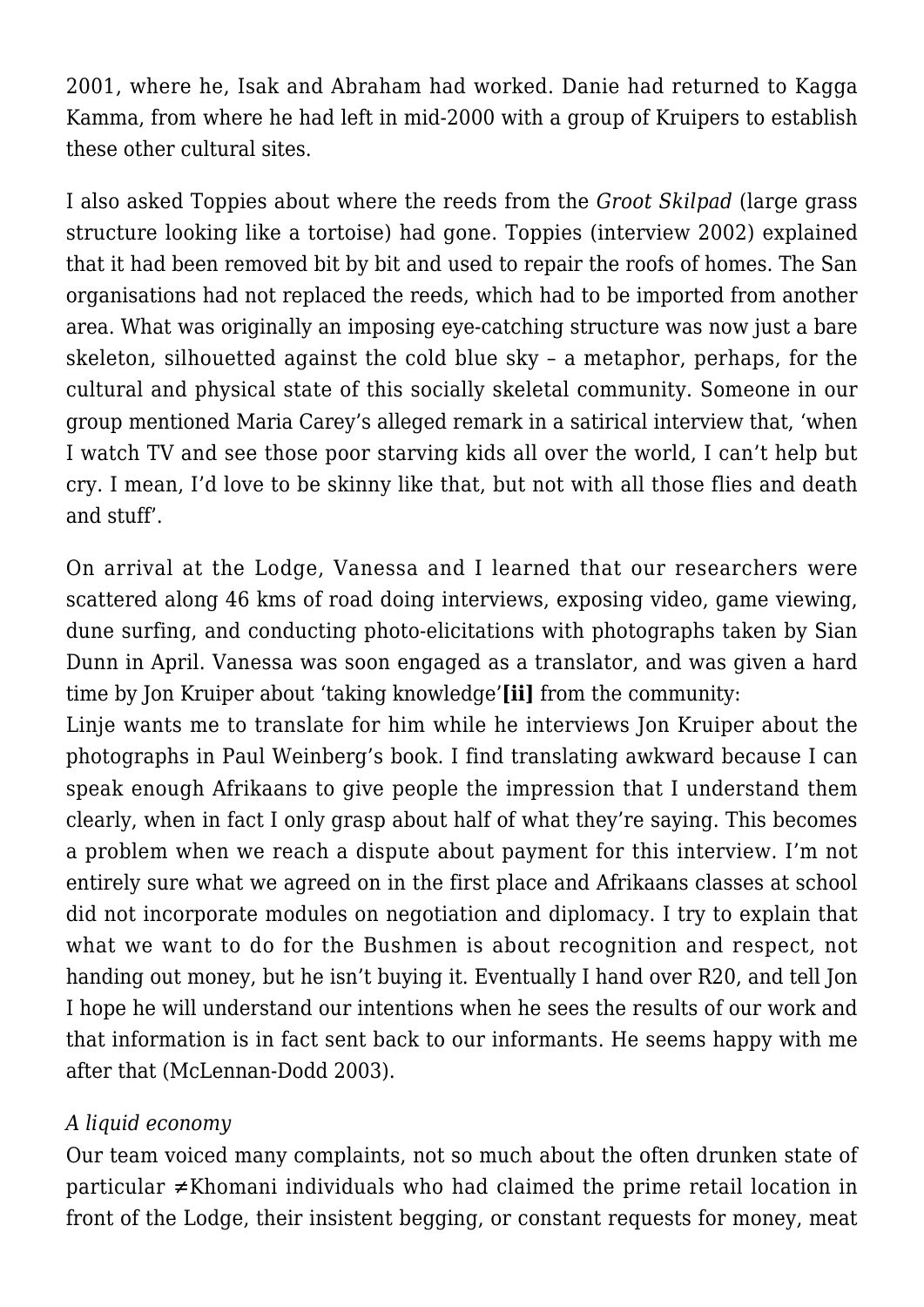and *mielie* ('maize') meal, but about the inconsiderate and often sexist attitudes of the mainly white men who visited the Lodge, who made a noise in the camp site, and who looked askance at this motley and strange crew partly consisting of longhaired, ear-ringed male (white) students. That a black Malawian was amongst them raised no eyebrows at all – racial tolerance in the post-apartheid transition had forged ahead at least. Nelia and I concur – stereotypes of white men do indeed encode a kernel of truth – that is why Schuster's movies are so successful (cf. Olivier 1992; Steyn 2003).

Sherieen, a representative for a national liquor company, was taking a 'working' holiday. She checked out the Molopo Lodge Liquor Store, being interested in the locally harvested plonk the ≠Khomani individuals were buying so cheaply. The roadside craft sellers were keen to make immediate sales, claiming that they were 'closing' soon. Sherieen realised that what was 'closing' was not the stall, but the liquor store either for lunch or at night – that's why the sale needed to be made in all haste! The consumption-production cycle involved small transparent liquor bottles as inputs: a) the liquid at 23 per cent alcohol permits almost instantaneous intoxication, especially on empty stomachs; b) the empty bottles are then recycled by filling them with colour sculpted sand patterns for sale to passing tourists; and this c) generates further cash with which to purchase yet more alcohol. When cash is harder to come by other means are used: the lavatory bowl from the ablution facility at the Witdraai *tentepark* (camp site) had been stolen – apparently for resale. No one admitted to knowing the culprits. The result was that no more tourists were expected to use the site. On talking to Joe Viljoen, a store manager at Hukuntsi, Botswana, we learnt that shortly after supplying meat he had shot on behalf of the Zutshwa residents' Trust, the town of Hukuntsi 40 kms away, would be awash with venison, and that the Zutshwa residents would use the proceeds to buy alcohol. Hunting and gathering was being replaced with an economy liquefied/liquidated by alcohol.

The original intention of the traditional ≠Khomani had been to house in the *skilpad* lean-to all the stages of their crafts industry for tourist viewing; now they sat at the roadside hoping that their meagre stock, small *skerms* (!Kung: 'grass hut'), and half-dressed individuals, would attract attention. Toppies (interview, 2002) then explained by means of an abstract drawing in the sand the endistanced relation between the *'tradisionale mense'* ('traditional people') at Witdraai on the one hand, and the San organisations and *'Westerse San'*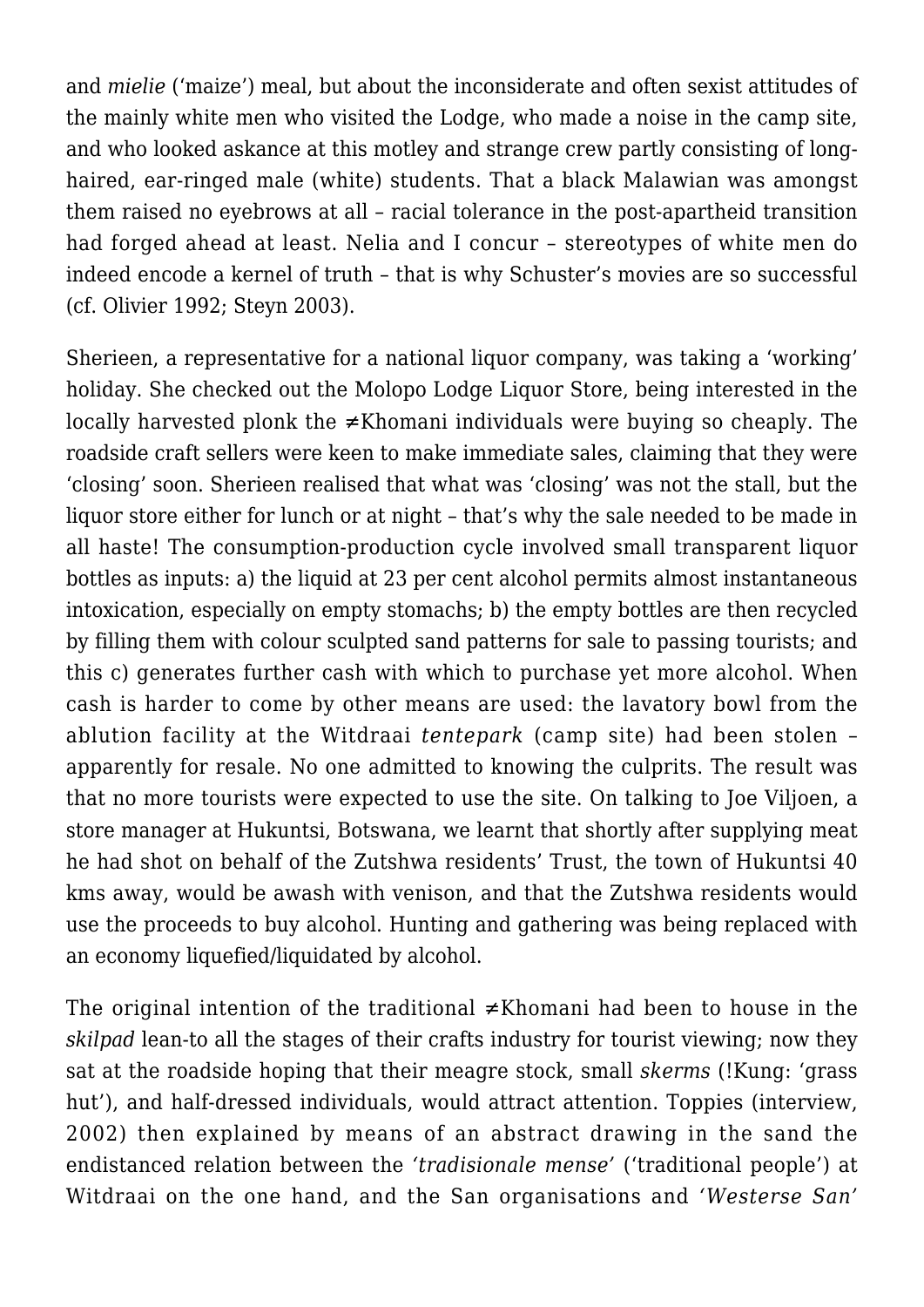('Westerners' – pastoralists) on the other, locating the ≠Khomani Community Property Association (CPA) at the middle of the diagram. He explained that he was *'ongeletterd'* ('illiterate') and that this inadequacy impeded his discussing the community's problems with official San organisations. I suggested that our students' research might be helpful in bridging this seeming communications gap. Toppies said he would bury his sketch in the sand, where it lay, and would recover and refer to it again when Lauren talked to him the next day. The future could be in the sand. But it's also in government policy.

We were due to travel to Ngwatle, Botswana, on the 20th. The entrance fees to the 'Wilderness Trail' on the Botswana side of the Kgalagadi Transfrontier Park cost us an arm and a leg, as Botswana restricts access to one convoy per direction. Thus is total privacy ensured for the traveler. This attention to tourist needs contrasts sharply with the experience of the Central Kalahari Bushmen who were at that time being deprived of their rights to live in the Central Kalahari Game Reserve (CKGR) by the Botswana government – all in the name of development and civilization (Vinding 2002: 412-16). A court case brought against the government in 2004 by Survival International (SI) had resulted in international exposure for this displaced group and a growing militancy amongst Bushmen throughout the country.

The Botswana side of the Transfrontier Park has no facilities: we had to take all our water, petrol and food for the next 12 days, as we headed for Ngwatle. The South African side, however, was a veritable traffic jam with all kinds of 4X4s taking their dusty annual 'off-road' excursions where ordinary cars can go but which are worse for the wear on their return home. Tourists who stopped at Silikat Van Wyk's stall opposite the Lodge 40 kms south, complained that even 4X4s were being damaged.**[iii]** A few days later my split battery charger refused to work. A local electrician over-rode the system, restoring power to the fridge and my laptop. The fear of my laptop not working was worse than my apprehension of the Sani breaking down. How would I record my story if my laptop faltered? I am too old to read my own handwriting any more. Thus have we become the slaves of machines, electronics and electricity.

Belinda Kruiper suggested that these difficulties were signs initially portending against the onward travel to Ngwatle. But she concluded that the 'voices of truth' through the research team were necessary in the light of the frustrations expressed by many of our Witdraai sources because of: i) their lack of education;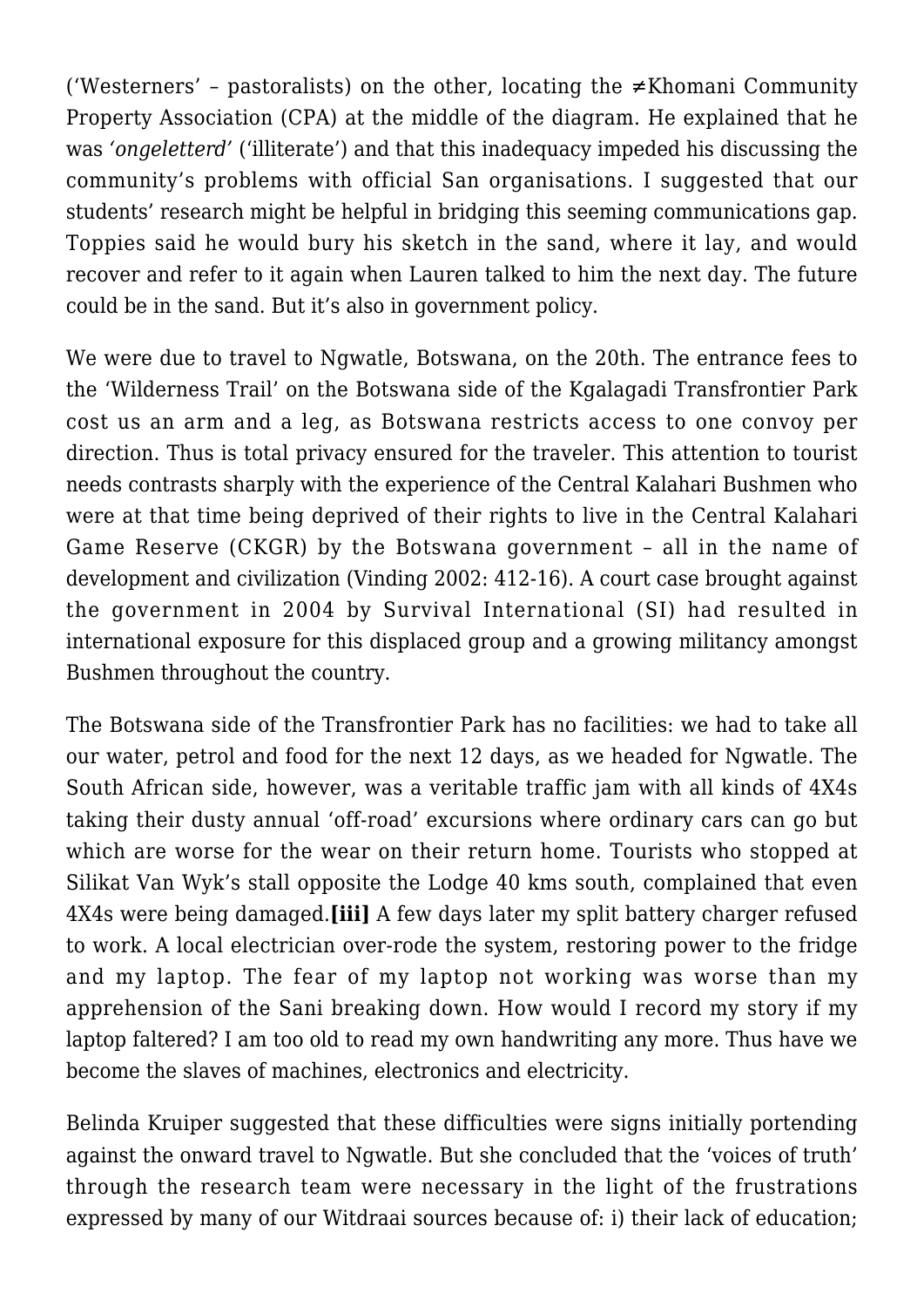ii) the alleged extraction of knowledge by so many opportunistic researchers without due acknowledgement: 'We trust what goes out there is what we say. We don't get things back …' (Belinda Kruiper, interview, 2001a); and iii) the fact that the community leaders often become a barrier between the development NGOs and ordinary people. She was concerned that NGOs take on lives of their own and lose touch with those they claim to be representing. Informing the Ngwatle group of comparative conditions would be useful, something she had realised when accompanying journalist Rupert Isaacson (2001) into Botswana.

On travelling onto the Botswana side of the Park, Charlize announced that she had lost her passport. When we arrived at the Kaa gate at the north of the Park two days later, the passport official advised that we return via the Park as the border formalities would be less difficult than going through a formal border post as we had intended. So we steeled ourselves for another two days of arduous deep sand driving which had already torn my spare wheel off the underside of my vehicle.

# *At the core/centre*

I discussed a conference paper with Belinda that I had delivered two weeks earlier in Finland (cf. Chapter 7). This study differed from my previous publications on the Kalahari. It was explicitly conceived of as theory, an epistemological sojourn, in which I stood back from dramatic narrative, experience, and description, to reflect on what we had been doing methodologically for the past eight years. That the paper was delivered near the North Pole was an advantage, because I needed to get away from the dust of the Kalahari, the extreme stresses of being an academic during the relentless materiality of political, educational and ideological transition, and to think about my/our research practices without these encumbrances. Ironically, one delegate took me to task for being 'anti-theory', expressing severe reservations about E.P. Thompson's (1968) notion of 'experience', which I had invoked. She improbably linked it to George W. Bush's use of the term (sic). I am not anti-theory, but I question narrow endistancing tantalisation, cut-'n-paste applications, the refusal and/or inability to interrogate Western-derived theory in terms of local perspectives, and theory which ineluctably assumes dualist Cartesian perspectives. Belinda commented that this reluctance might also indicate fear of the personal domain:

What's happening in the bush, the personal stuff that you don't want to know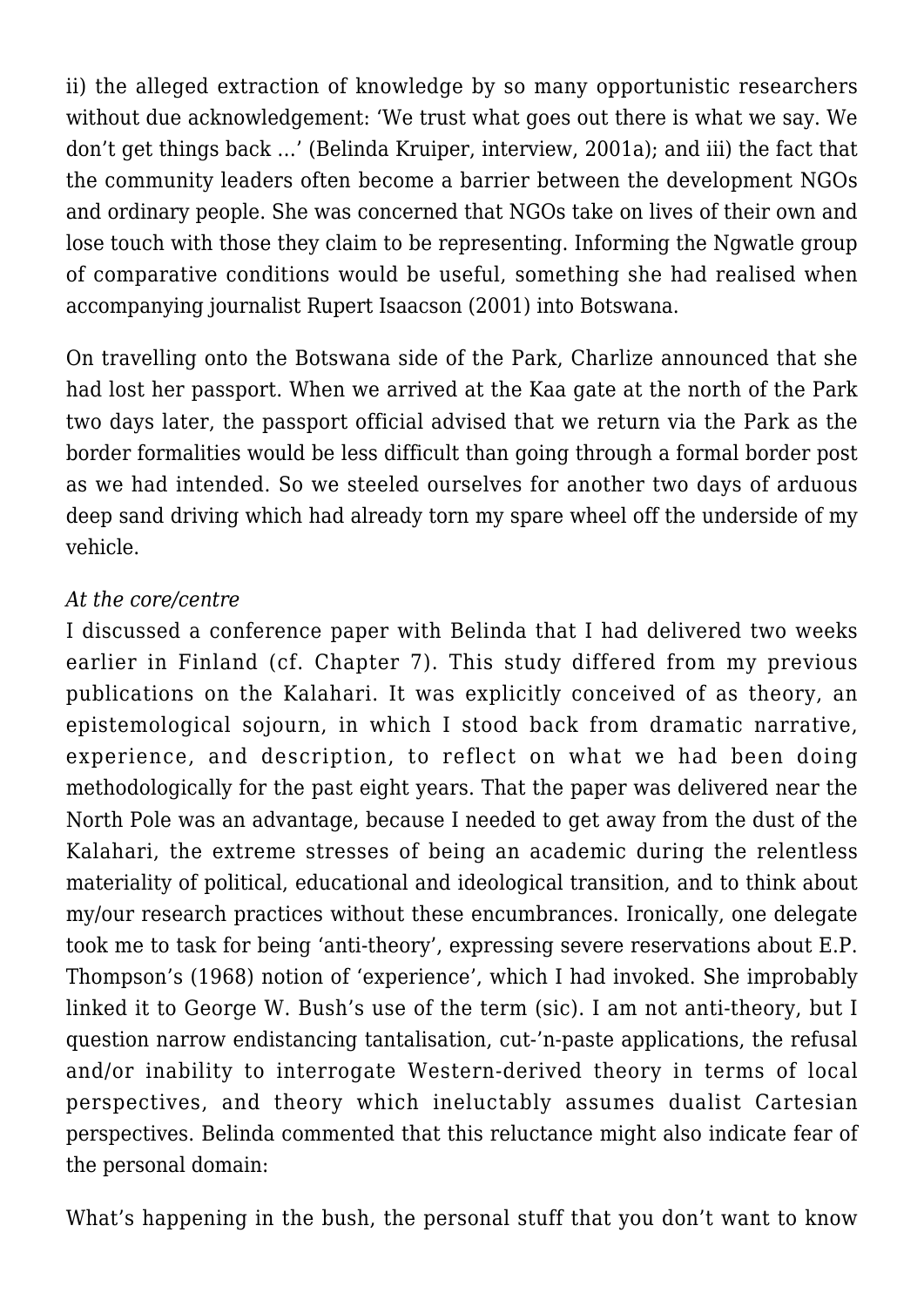because it's not relevant to your studies, because it's actually in your own home – but if one can find a way to talk about it without the judgement then whether you live in a house in Hout Bay or a squatter camp it could be very much the same except for the material stuff. It could be spiritually right there, spiritually rich here, or spiritually poor there or here (Belinda Kruiper, interview, 2002).

Belinda Kruiper described the research team's work as 'a voice of truth' and as a 'platform' for the community to make their voices heard (interview, 2002). I am transcribing Belinda's comments from tape as an old Ngwatle woman takes up residence in our camp, wanting to sell us a *gai*, two days after we have informed the community that we have already spent our P2,000 budget. We repeat that we have no more pula. She lies down on the sand, covers her head, and goes to sleep. We are not sure how to respond. As much as we would like to purchase the item, this single act would open us to a flood of other vendors. So we leave her sleeping in the sand just before sunset and get on with camp life. A student later gives her some food. She thanks her profusely, eats it, gets up, and leaves. Is this an example of the 'personal', which Belinda is talking about? Do we fear our own cultural inadequacies, class guilt, and asymmetrical power in dealing with such situations?

Or, perhaps we do live on different ontological and psychological planes. What, for example, does one make of the following comments by an initially sceptical white community worker (an accountant for the ≠Khomani Sîsen Craft Project) on the relationship between sand, San, and spirituality:

It's harsh here … they're out of sand, they fit here, they are part of the trees, the bushes and the plants and the medical things and the spirits going on here. I see them each and every day eat sand … This is something Lena Malgas told me…But eating sand is part of her. It cleans her. They sleep on the sand because, like she said, it's like a massage for her. It's a free massage. It's comfortable. Even there they go to cook. They cook their food on sand. Spirit, the spirits are in the sand. The food we eat, this is a desert, the food we eat, comes out of the sand. Underneath the sand they know much about, not on top of the sand but what's underneath the dunes. They will start digging a hole there … There's a plant. They can survive. They can dig a hole and sleep in it … then Jakob Malgas said that if he walks without shoes, on 56, the sand will be up to 60 degrees. He will walk 15 kms on hot, hot, hot sand and then he can't wear shoes. I asked him why doesn't he wear shoes because it was his birthday and I said let's buy him a pair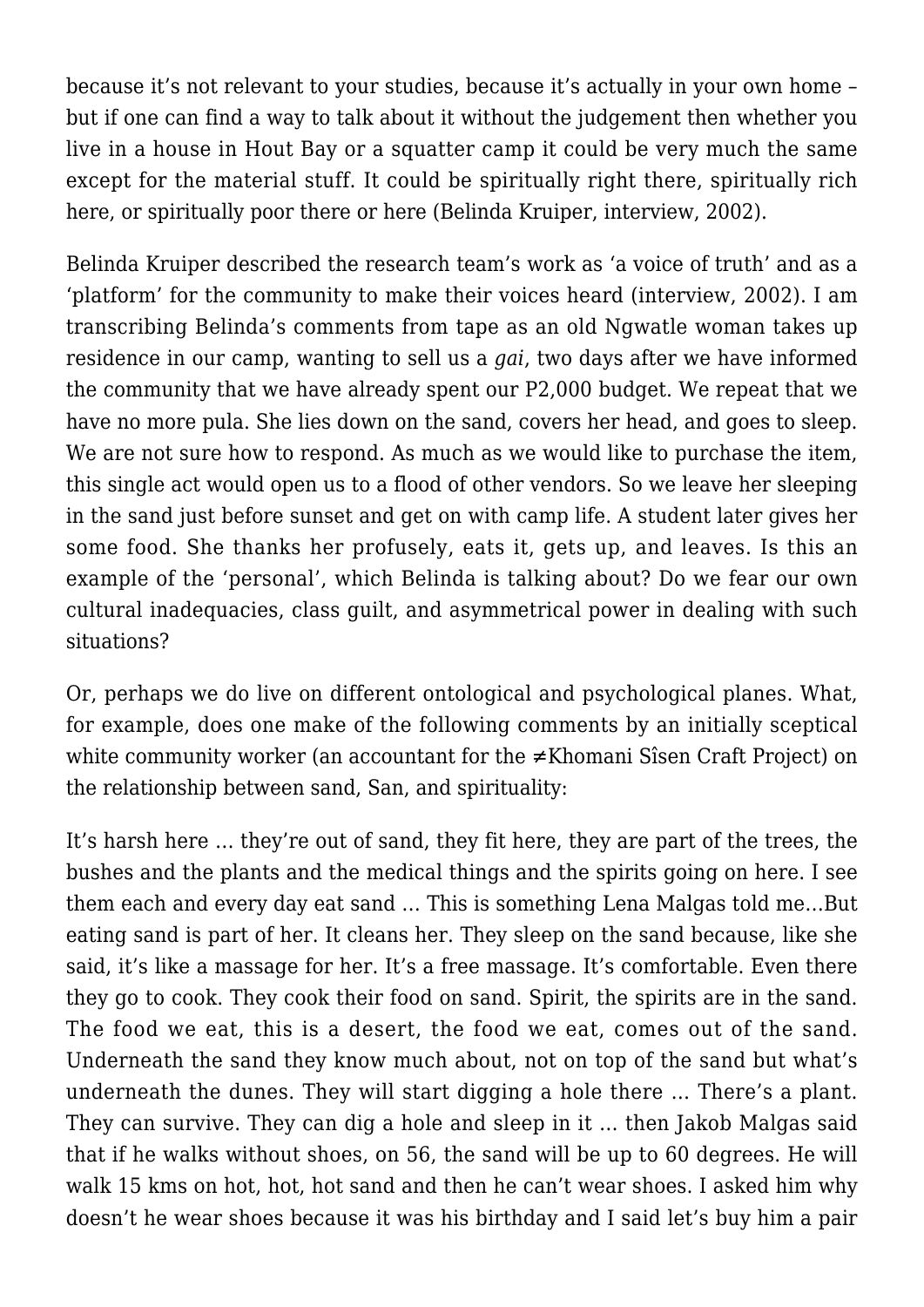of shoes and he said, 'No!' You need to be in contact with the sand the whole time … his magnetic field does not touch his soul when he's not on the sand (Kleynhans, interview, 2002).

I think about the relationship between researchers and researched, existentialism and essentialism, San and sand. How do I analyse this ontology and experience so obviously alien to my own? I came up with the following considerations:

a) Are my/our informants/hosts/co-researchers able to recognise themselves and their experiences in my/our story/ies?

b) Is our writing intelligible to our informants/sources/hosts, as represented/ translated?

c) Does the resulting narrative include, if implicitly, a theory (explanation) from below? Does it critically engage with whatever theories or methodologies we bring to the encounter?

d) Are we using theory strategically? Is it useful in our sources'/hosts'/ informants' daily lives? If so, how? Are our encounters mindful of power relations, deceit, and manipulation?

e) Where does the noumenal world described by Kleynhans fit in?

f) What do we return, symbolically, to the community?

# *Fire, method and symbolic exchange*

Answering these questions is our collective intention. I will dwell on some here. On symbolic returns and noumenal experience, the answer was gratifying. At Erin in the Northern Cape, Charlize had performed an aboriginal fire dance for the ≠Khomani. The spectators were in awe, and commented vigorously during the performance about the possibility of Charlize hurting and burning herself. In contrast, at Ngwatle, Kort-Jan's family were initially afraid and covered their eyes, fearing that the fire would bewitch them. After the first two of four dances,Charlize complained of being ignored by the group, huddled as they were around their own fire on that bitterly cold night, many with their eyes closed, singing, their backs to her. Then the !Xoo became interested, and they finally incorporated Charlize's performance into their own fire and trance dance. The two fires and performances initially ran parallel, and then merged as Charlize herself 'became' the fire. The dancing women formed a crescent around Charlize in her performative space. The Bushmen did three dances: an enactment of a trance dance; the enactment of a buck and a jackal, by the men, joined by a small child; and the women's dance. By this stage the women had bridged the space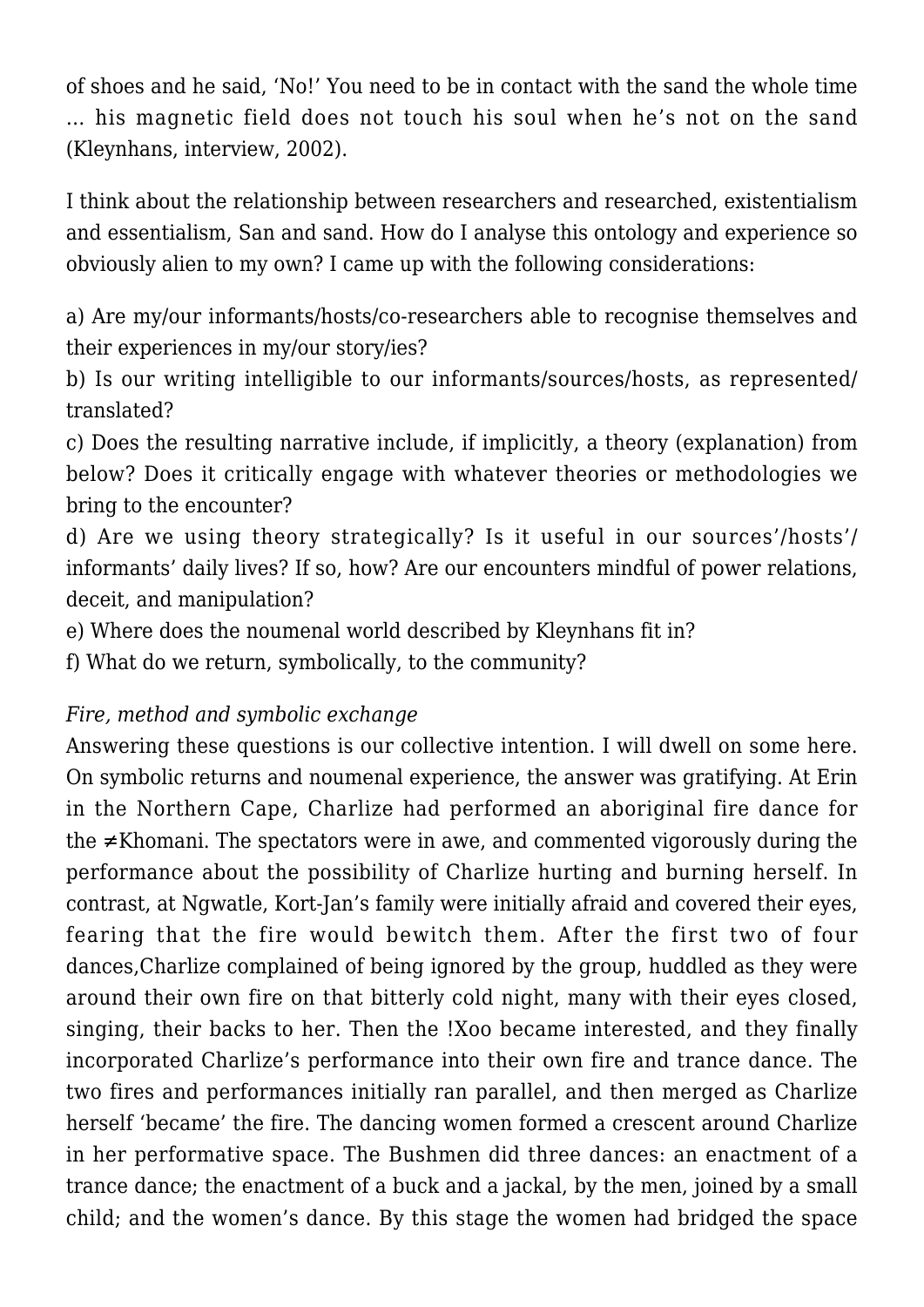between their fire and Charlize's fire. A ying-yang relationship fused what had previously been separate, almost antagonistic, but closely adjacent, performative events. No one had ever danced for the Bushmen here, though one old man, no doubt in response to the swirling fire chains, was gesturing wildly and shouting 'karate!' and 'Bruce Lee!'. Vista, one of Kort-Jan's sons, told him he was nuts (cf. Reinhardt 2003; Sætre 2003).

Earlier the community had thought we had asked them to perform a fire dance for us, and they wanted to charge us – groups of men and later women visited our site over two days to inform us of the costs involved. Mary explained that Charlize would perform for them, 'from the heart'. They could watch the dance, or not. We would not pay them to dance – our money had run out. Two days later, when they realised our intention, they danced spontaneously. What had started as an extended negotiation over commodification ended as an organic, intercultural unity. Two days later Charlize again performed the dance, mainly at the request of women who had not seen it. This time she performed in the enclosure of Kort-Jan's abode. The prediction made by Mary that the developing organic fusion of the first performative event would not be repeated was borne out – this time the women and some male spectators watched spellbound – the separation between performers and audience now firmly established.

Our own group had different takes on the process: two students were videoing, Tim's wider frame identifying the incomplete semi-circle forming around Charlize, with himself included on the other side, completing the circle; Marit, close to the fire, described a sensurround feeling of inclusion, of both us and the Bushmen, with the singing and clapping, a woman chanting words inches from Nelia's face, a crouched, face-to-face demonstration of how to make the clicks. Where Tim videoed wide shots, Marit had the frenetic Rouchian character of a *Les maîtres fous*. For three other students it seemed chaotic: Lauren feared that the initial exclusion of Charlize would be disappointing for her, and Vanessa described the strange mixture of the metaphysical/spiritual and performance unfolding, fearing a general charismatic meltdown of sanity. Later, however, she realised that perhaps 'healing could be effected through the unification of the group in dance, through the catharsis of self-expression' (McLennan-Dodd 2003b). For a few moments, the two cultures united as a group. Mary was the one who first identified the nature of the existential interaction. Vista was directing the Bushmen, commentating what would be done next, requesting that Charlize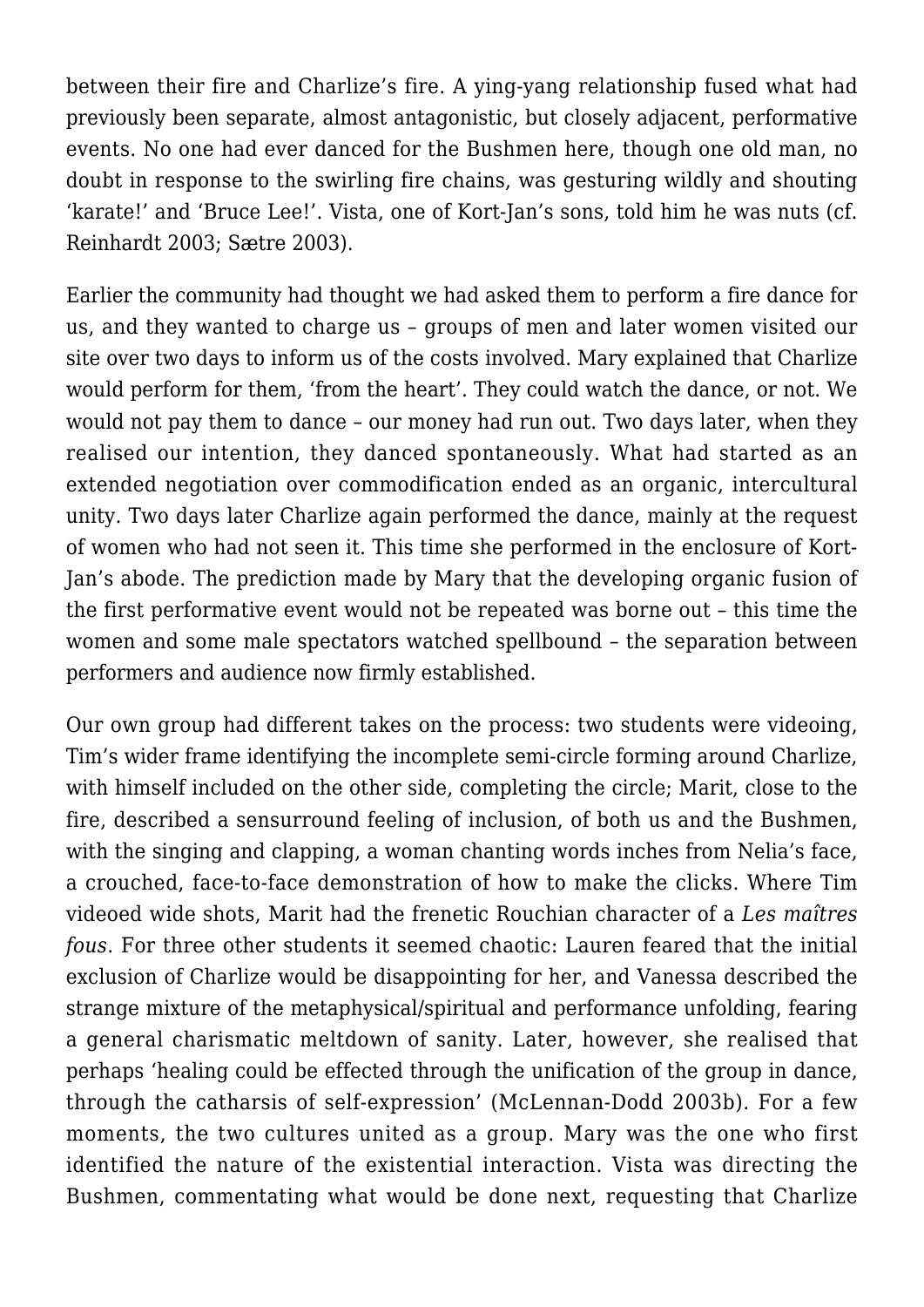dance again once her paraffin (kerosene) had burned out. The question of payment was never mentioned again.

## *Being there*

How does one respond to accusations of 'bias', lack of objectivity, and so on? I realise that I am now concerned with perception, memory and experience. If this is what people think or feel, then it is real, for them at least, if not for others participating in these relations. How do we understand what we are told, what do we ourselves experience during the encounter? Material veracity or otherwise can be checked, but it is necessary that the perceptions be taken seriously by all concerned as it is in the realm of the discursive that interpretation is in fact constructed. But, given Ngwatle's first encounter with the request, that they assumed that we wanted them to perform for us; and that for us the encounter originated in our desire (an emotion) to perform for them; the resulting explosion of unexpected interpretations clearly had a completely different sense of the encounter because of the unexpected way the experience turned out. In effect, the series of performances, reactions, responses, and discussions, all began with the two divergent encounters, and yet these outcomes showed a qualitative growth from their respective beginnings despite being something quite new. A wholly new semiosis had taken place under our collective noses.

What does this kind of interaction tell us about how we relate to, and interact with, the plethora of trusts, NGOs, committees, safari companies, government departments, local officials, and other bodies all jostling for, and claiming jurisdiction, over people and places, access and interaction? Power relations are at work everywhere. Not everyone benefits equally. The 'subjects' of 'development' are acutely aware of their positions in the chain of relations.

How do we absorb and learn from the experiential dimensions of intercultural interactions? 'Being there' is the prime mode of knowing for us; textualism mainly operates through codes – knowing via theory. The screening of *Kalahari fires* (videoed at Ngwatle in 1995) in July 2002 from the back of the Sani reconnects those depicted with a viewing of their 'labour' as 'actors'. They feel empowered in the process, especially when they recognise people and places. Kort-Jan became very emotional when he recognised his late brother, Petrus. Others expressed great appreciation for the distance we travel every year to visit Ngwatle, which they realised for the first time on seeing the map in *Kalahari fires*. Us watching the audiences watching the video is a greatly emotional experience as the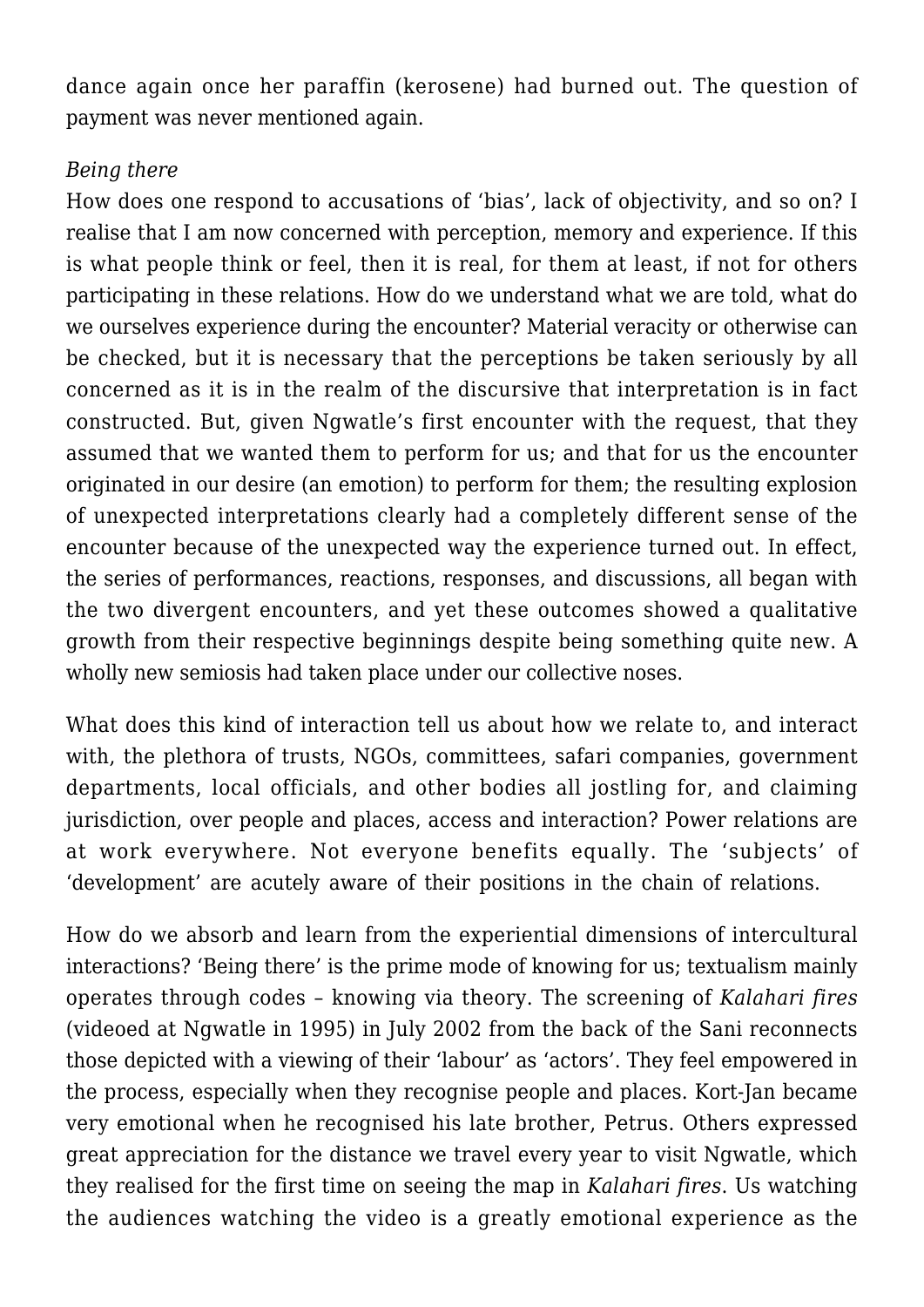audiences interact with the images, talk to each other, and recognise themselves.

One Tampere delegate suggested that all this to-and-froing, endless discussion of our papers around campfires, on dusty verges, driving around to meet the clan all over the Northern Cape, Botswana and Namibia thousands of kilometres away from Durban must be time-consuming and an impediment to productivity. Papers may take a long time to prepare, but when they are published I know that they are, for the most part, consensual ethnographies. They are process rather than product, we theorise and write about everything we experience and can remember and/or record. Mary explains to Kort-Jan and Johannes as we drive to the hunting grounds that my Sani is my office, that I work as I drive, type on my laptop, and read and copy-edit when I am a passenger, and conduct seminars with the passengers, asking questions, reading narratives, discussing theory and observations. These kinds of writing, videoing, narrative, also reveal much about ourselves, our own insecurities and intra-group conflicts (cf. Sætre 2003), our own hang-ups and beliefs, to those with whom we work in the Kalahari. We are seen by them to be people like them, rather than just as passers-by, travellers-intime, or as conducting information-trading/raiding parties. They also learn something about us. Damien was immediately treated with great respect by the <sup>1</sup>Khomani and felt an instant bond, contrasting with his experiences in urban Upington. This from a 20-year-old who, when first venturing onto the fringe of the Kalahari during a family holiday at the age of 14, asked, 'Is there M-Net (pay-TV) there?'

## *At the spiritual*

Dialogical autoethnography, as I shall now refer to our research practice, in the Third and Fourth Worlds at least, needs to examine the relations between both the real and noumenal dimensions. The positions inhabited by the ancestors are all important (cf. Kasoma 1996). Where Christians and Moslems cite their printed texts when calling on the 'truth/s' offered/interpreted by their respective deities, like all oral societies the <sup>1</sup>Khomani simply collapse signifiers into signifieds, and then persuade some of their more analytically inclined colleagues like Lizelle Kleynhans to do the same. Belinda Kruiper gave essence to the notion of *'op die grond'*:

… they know every dune, they know every sand grain, they know the wind of death, they know the wind of joy, they know the rain of death and the rain of joy … And, it's the sand, it's the crystals in the sand, and I think it's the magic of the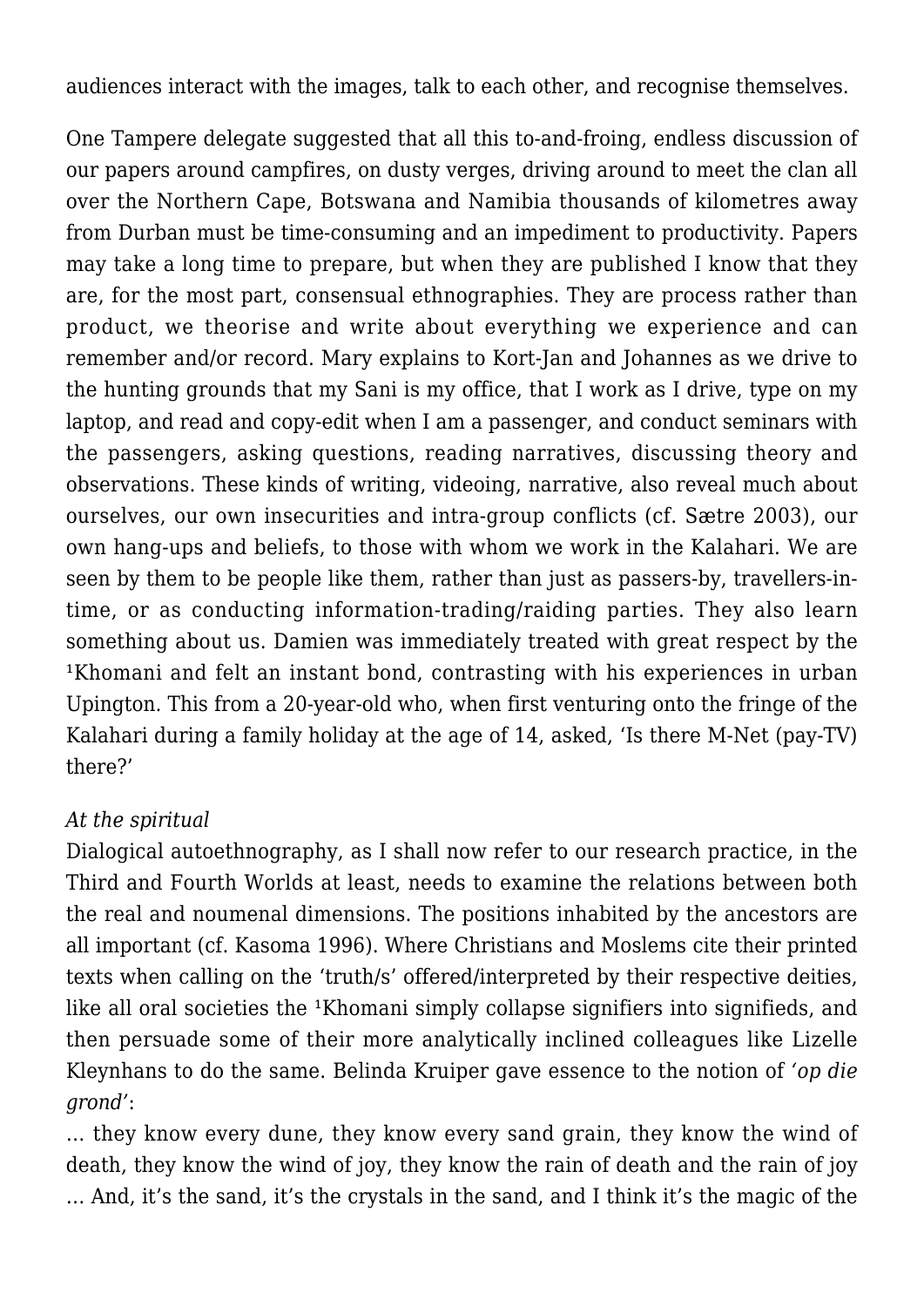Kalahari, because, ever since I've been there from the first day I kept on feeling there's healing powers in the grains. There's just something about the sand, and they're out of the sand. And Tannie Antas said to me one day, *'ek weet, as ek bloei en ek gaan lê op die sand, daai bloed, dan word ek weer een met waar ek vandaan kom'* ['I know, if I bleed, and I go and lie on the sand, then I become again one with where I came from']. That's why, when we bleed we put a plaster on, they immediately cover it with sand, and it will stop the blood … And Ouma Antas once said to me, every time you cut yourself or you hurt in the desert, you have to mix your blood with the sand, because you are the blood, you are the Kalahari (interview, 2001b).

*They lie, we lie: Getting on with anthropology* (Metcalf 2002) is the title of a book that comes to mind. Nelia said she wasn't always able to tell when she was being strung a line, though the increasingly elaborate yarns about why we should give to begging ≠Khomani were easily transparent. The point, however, is about issues of representation, and what our hosts want (or will permit) to go on the record. I wouldn't call what we do oral history, but we are producing something of a typescripted record, writing the ≠Khomani and the Ngwatle community into history without eliminating their personalities and names. That's what seems to be confounding to some of our NGO-critics: they demand a balanced, objective, and logically dispassionate description, written up by 'trained anthropologists', from which the machinations of 'trouble-makers', whom we prefer to identify as organic intellectuals (Gramsci 1971), like Belinda, are eliminated. Articulations and disarticulation, methodologies that can capture and represent memory in dialogical and dynamic ways, are at the core of what we are trying to understand. It is in these relations of force, indeterminacies of translation, and ontologies that bypass each other in the wind which we are trying to (discursively) root in the shifting sands of (interacting) experience. For example, at Klein Masetleng Pan, after a day of seeing few animals, Kort-Jan (interview, 2002) told us, 'this is a very sly pan because it knows that people (us) used to live here and a lot of people (tourists) come here. So it doesn't allow the animals to come during the day, they only come at night when it knows the people are asleep'.

When first applying for a grant to pursue our studies of cultural tourism in the Northern Cape, the National Research Foundation's (NRF) panel pointed out that the ≠Khomani were over-researched; a SASI official complained that the Kruipers were being researched to death; why not find another set of subjects? In contrast,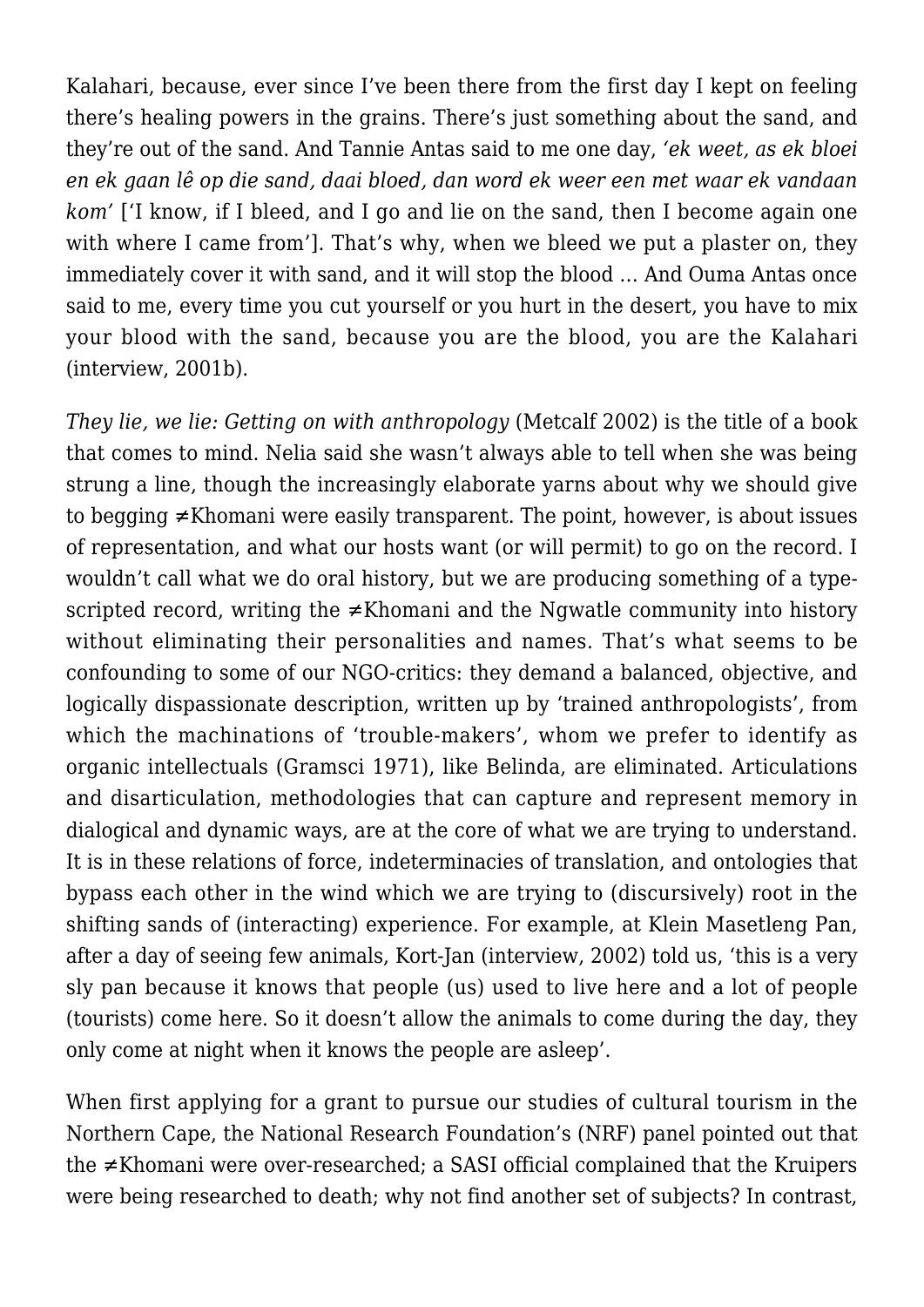Roger Carter, then manager of the Lodge, told us he would refuse to talk to us on his and the Lodge's relationship with the ≠Khomani if we were 'bunny huggers'. He wanted to test whether we also opaquely had our 'heads in the sand', like so many development workers and agencies. The August 2000 thirty-minute interview stretched into two hours, then five years, of fruitful interaction and discussion. Roger told us about William Ellis, a University of the Western Cape agricultural researcher, who shared our position, who described the Kruipers as 'a text book people' engaged in 'organised begging', and whom development had passed by notwithstanding the R8 million which the government and donors had sunk into the area since early 1999. Belinda commented that little of the NGOdonor funding trickled down to the community. The main beneficiaries seem to be bureaucrats, NGOs, local committees, and the individuals associated with them. This, we agreed, is the bureaucratisation of development. The *tradisionele mense* ('traditional people'), certainly, have little to show for this investment – not even the roof of the roadside lean-to. If being researched to death was indeed occurring, perhaps a different set of questions was indicated? What drew this community in the first instance to a kind of poor-on-purpose existence? Why do they want to cling onto their 'traditions', now refracted through and responding to the Western World's construction of a pure, primitive people, who do not 'feel' the cold? Why, unlike the far greater number of ≠Khomani who are pastoralists and settled in small towns, does this small Kruiper clan persist in wanting a traditional existence? Apart from the more obvious explanations involving internal clan power relations (cf. White 1995), educational deprivation, and apartheid, something else appears to us to be at work, as indicated in the comments reproduced above from Belinda and Lizelle. 'The freedom to be', suggests Belinda, written on a plaque in her Blinkwater grass kitchen. 'They don't like to work when the wind blows. In the apartheid years they had to work for farmers, for the Gemsbok Park, and their freedom turned them into where they are today; they want to just not do anything for anybody but themselves. It's choices' (Belinda Kruiper, interview, 2002).

For our sources, the idiosyncratic choice made by the Kruipers seems to offer a connection in recovering an existential, essentialist, understanding of life and freedom. Our photo-elicitations identified such narrative streaks (cf. Mlauzi 2002). The condition chosen by the Kruipers cannot simply be measured in terms of freedom from poverty, from the presence/lack of material possessions (cf. Jeffries 2002), from spiritual dependency on the environment. *'Op die grond'*, a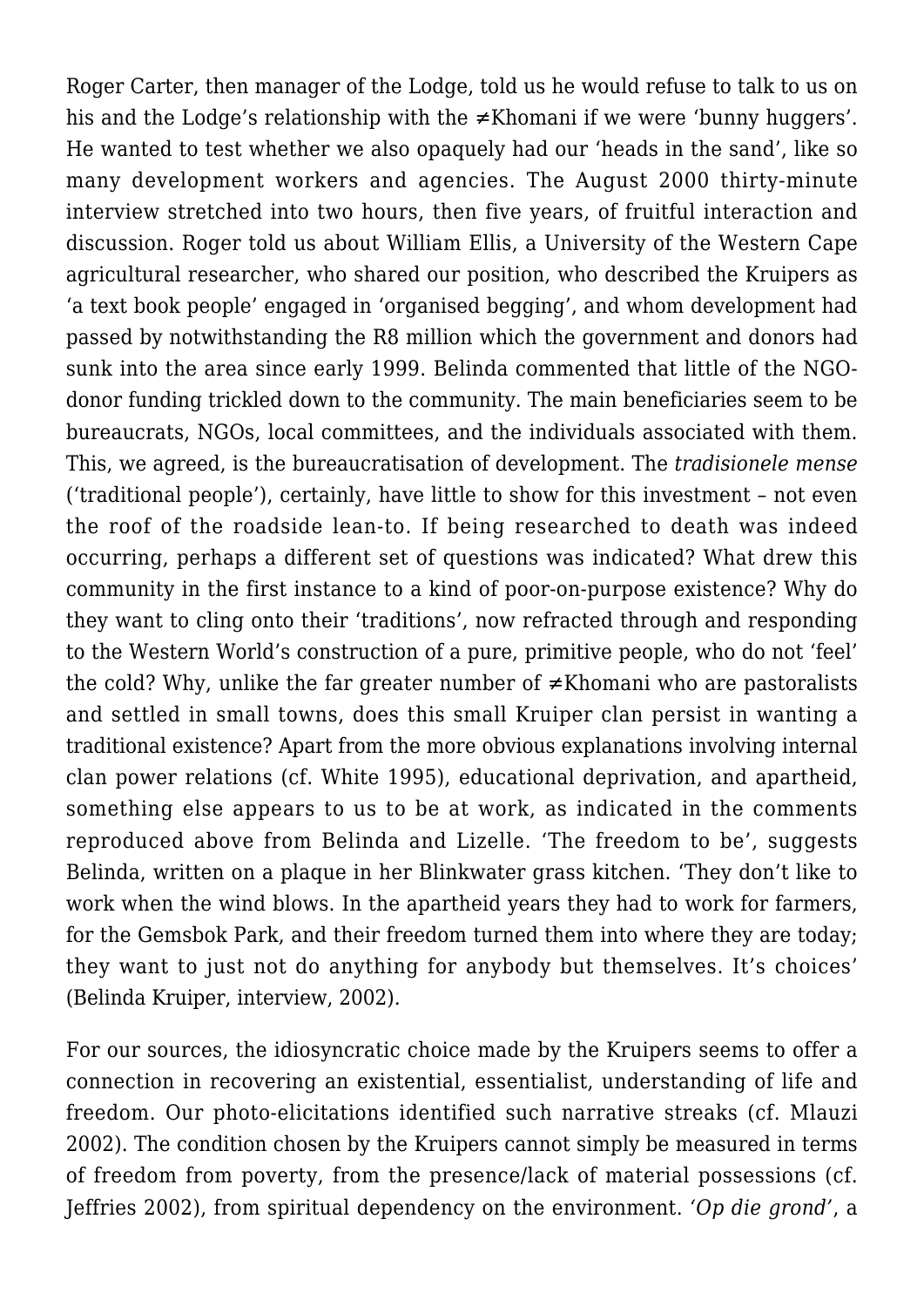recurring epithet amongst our sources, is another take on the concept of freedom. Belinda contrasts the relative freedoms of the Kalahari and Durban:

You could sleep in the Molopo Hotel and you could have the wines and dines, but you can have that every day. Every day! You can never have the sand and the risk of a scorpion and the risk of a snake, and just relax, and sleep and wake up, and realise that you're actually not dirty, you actually don't stink. It depends on where you are and what part of the country. In Durban I find I'm stinking all the time. And this morning Prof.'s wife spoke about the coast and the muck and then I realised that's why Glynis [Belinda's sister-in-law] and everybody's so cleansing here.**[iv]** Now I know it's necessary, but being so cooped up I suddenly just wanna be in the Kalahari because there's not such a big … about washing your clothes all the time, because it's dust. It's pure sand. It's such a privilege to be there, because it's just crystals. It's just iron oxide and crystals, so who could be dirty? If you think in terms of the Kalahari dunes being a bath full of iron oxide and crystals, and it's rejuvenating for your body, and the stars as your blessings and the sun and the wind, because even if the sand blows in your eyes, it's just healing your skin as you go along, then research students can think about coming there differently, and see it as an adventure and just to be vulnerable. And trust Prof. Tomaselli, he knows (Belinda Kruiper, interview, 2001b).

As I type this first draft in the very cold and dark Molopo Lodge Lounge – I now mention that I am recovering from a nasty viral infection, which is why I did not visit the Kruipers with my students today – I am distracted by a large screen TV with a Discovery Channel documentary on Africa on my right, rock 'n roll music emanating from the pub behind me, children and their parents wondering through and playing snooker at the bar. Later, Tina, who asked for a lift home with her water canisters, filled up by a road worker from his truck, says that because she hasn't got anything to give me for the lift – she can sing to me. Tina and Toppies serenade us from the backseat as impala dart across the road in the sunset. Silikat and Jon-Jon hang onto the roof racks, urgently yelling directions that I already know. These are the ordinary people, the folks who feel ignored by the official organisations. The Discovery documentary is one about environmental romance, great rivers and spectacular sunsets, not about poverty, communal alcoholism, dispossession, and spiritual alienation. It's from the white, Englishspeaking Western presenter's perspective. When the three remaining students arrived from Upington, the first thing they commented on was the TV-set – they thought they were coming to the wilderness. That's next week, in Botswana, I tell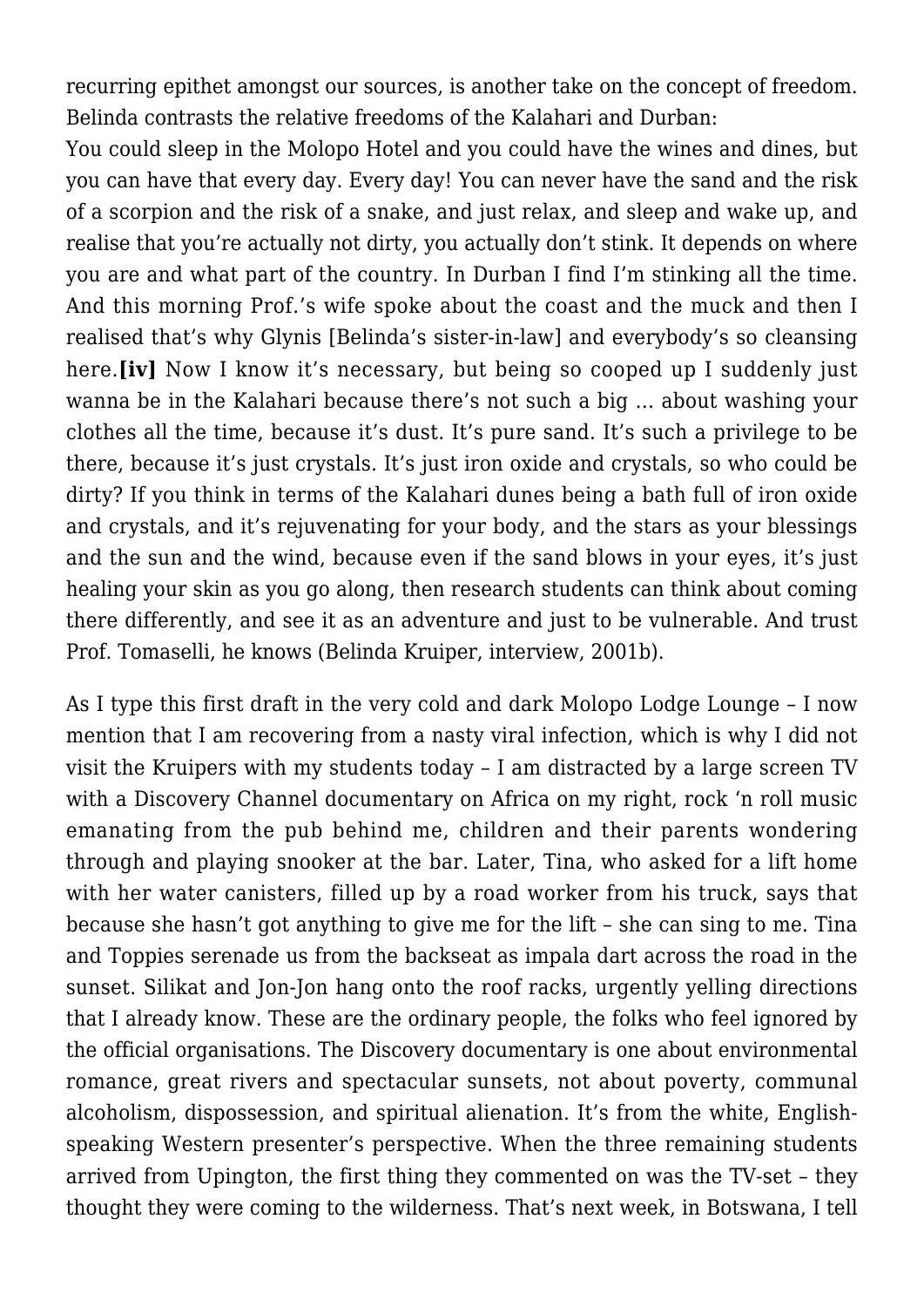them.

'Groot' Koos Lamprecht, the then huge and imposing manager of the Molopo Lodge, tells me that business is good and that we are able to book a room at short notice for our injured and ill members. Koos' brother, who owns the Bimbo's fast food chain (my students' late night favourite), bought the Lodge in 2001. Belinda says she also heads straight for Bimbo's in Upington – it's clean, good and affordable. The Lodge's staff assure me that the fountains of water bursting through the sand in the campsite near our tents, despite the occasional wafts of soak pit smell, is just the swimming pool back wash, not raw sewerage. I just hope the stream bypasses our tent city – six in all. In the distance I see my Sani weaving over the countryside in the students' search for informants and those to whom we need to return photographic representations of themselves exposed on our previous trips. Damien, Sherieen and Linje, comment on how enthusiastically they are received by the ≠Khomani. On his arrival at Witdraai, Damien phoned and told me that the people they spoke to think of me as some kind of God. So when I get there I make myself scarce, later explaining that I needed time to get over my infection. They tell me they also have been ill. We agree implicitly – we are all human, imperfect. They also need to realise that we are a team, that I am merely a facilitator, not a saviour. Nelia, thanks to her Afrikaans fluency and empathetic personality, is the female deity – but she explains that none of us will give lifts to intoxicated individuals. They agree and apologise for harassing us the previous night – and then nag us again the next day.

Nelia is given an ankle massage by Elsie, who diagnoses a crack in the bone. Formerly a physiotherapist, Nelia later muses on the contradictions: illiterate Elsie had been totally drunk the previous night; the next morning she was demonstrating a sophisticated informally learned skill, repeating exactly what Nelia's doctor told her, expertise which Nelia joked had taken her nearly four years to master! I wonder why they need the alcohol. Belinda suggests that the 'true' ≠Khomani artists are the ones who tend to be drunk and possibly use their inebriation to retaliate against the alienation caused by disempowerment by disrupting CPA-meetings. I also wonder why spousal abuse is so rife. I wonder why this group is, in the words of Carter (2000), committing 'communal suicide' in their very moment of freedom. I think about Toppies' analysis of the situation illustrated in his buried sketch – is he perhaps an organic intellectual of the Gramscian kind, but one who feels let down by the technical intellectuals who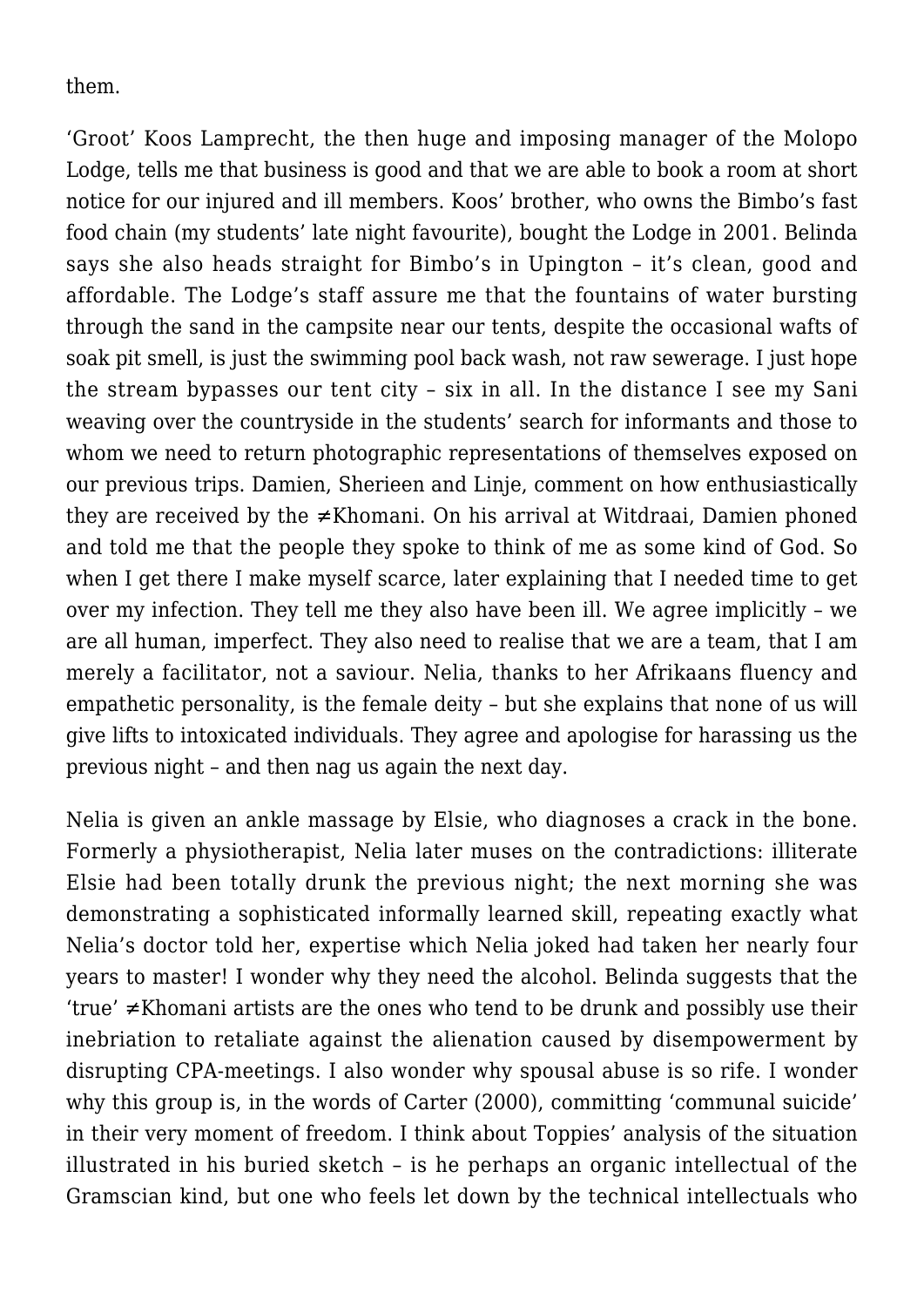wield the real influence – compounded by the disempowerment he feels because of his own illiteracy? The politics is sometimes as complicated as it was in Gramsci's Italy of the 1920s (cf. Davidson 1977), but the resolutions are too often drowned by waves of alcohol, multiple cycles of dependency, and existential alienation. How does any development project respond to these kinds of difficulties? I explain that we can help to communicate Toppies' compelling illustrated analysis to the powers that be, but that he should not expect any miracles.

#### *Chains of relations, relations of chains*

We know about the Enron, World.Com, and Xerox cowboys arrogantly riding off into the sunset with their ill-gotten fortunes, imperilling national and global economies, with Bush wailing on about the need for good corporate governance. Here in the bitingly cold desert sunset we wonder at the seemingly obscure chain of relations, and relation of nations, NGOs and beneficiaries, which seem to encircle the San, and possibly First Peoples everywhere. Toppies and his group say they have no idea if anyone pays the permissions requested, and if so, where the money is invested. Linje wonders at the incongruity of it all. Just who is dependent upon whom? This reminds me of the Botswana safari company's injunction that we get permission from the area's Trust to visit the Ngwatle community that invites us as 'friends'. Why do we need third party permission to visit them? Belinda does not need permission from the Durban municipality to visit us. But then, the city is not concessioned out to business, NGOs or anyone else, though Westville did once have a MacDonald's. The nearest Bimbo's is on Westville's border with Durban. Is this the ultimate commodification?**[v]** The ambivalence/indeterminacy/ambiguity of the researcher in the postmodern world, itself fractured into multiple realities, evades analysis, and eschews logic other than that of Thatcherist cost recovery by one means or another. What, then, does the safari company expect our research to look like? During apartheid the masses would chant: 'We shall break free of our chains'. Agitprop actors were often arrested for having chains amongst their props. What symbolic form do the postapartheid, postmodern research, post-Thatcherist chains take?

Academics work under similar cycles of exploitation where everyone – largely other than us – make a mint from our labour, alienating us from our work (for example, multinational publishing industries being multiply subsidised by taxpayers in the so-called free market where the writers and their employers are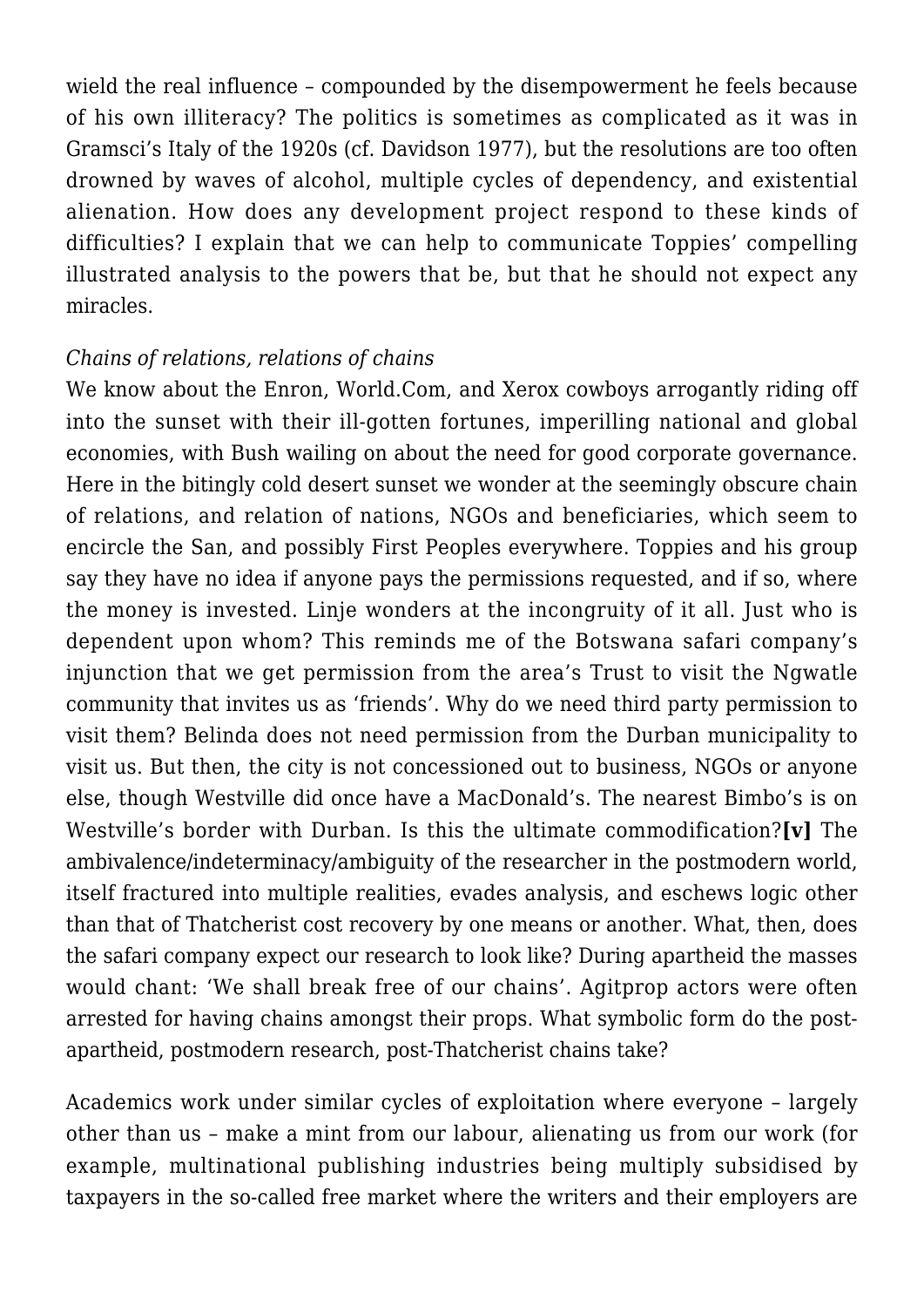relieved from ownership of their own published work). We also thus locate ourselves in this nexus of epistemological, ideological and theoretical confusion in which we regularly sign away our intellectual property. One of the advantages of visiting remote areas is to get as stark as possible a view of the complexly interreticulated matrices of often-bizarre contradictions and messy empirical clutter. We academics can at least obtain a degree of psychic income by theorising about our chains of exploitation – this is less easy for the uneducated to understand or accept. Hence their constant complaints about feeling used and abused; and arguments over who owns information gleaned from interviews and surveys. Our ≠Khomani subjects do not realise that we are all used and abused: some of us realise this, most don't. Certain kinds of theft are legal; other kinds are illegal. Some of us who have a modicum of class power can live with this regime and engage it; the *Lumpenproletariat* complain about theft and get *dopped* ('drunk'), doped and dumped. Is the burden of realisation freedom, or alienation? Periphery-core relations take on a whole new meaning – inversion, reversal – under such conditions. Commodification processes in the periphery are seemingly in advance of developments at the core. I wonder about the Aborignals now on the big-screen TV – the screen cuts to a large Australian city, and I lose interest. Now the set has been switched to *Reality TV*, a programme on mysteries and the paranormal – perhaps we have overly restricted ourselves to the 'normal' – the development paradigms of modernity don't understand the noumenal, the para-normal, and essentialistic spiritualistic realms of making sense. Why are there no less than seven churches in Loubos, which numbers but a few hundred people, a local white missionary from Port Elizabeth asks me. He answers his own question: it's a matter of class. Why have we forgotten class analysis in the postmodern world? Our aimless travels in the desert do sometimes come up with answers, if not the development solutions.

I worked through the first draft of this paper with Belinda in their prefabricated hut at Blinkwater, while Vetkat and Juri played their guitar outside in the sun, the students basking on the ground. Belinda offered instant comments as we scrolled down the screen. My wife and colleague, Ruth Teer-Tomaselli, called to say she was leaving for Barcelona, the International Association of Media and Communication Research Conference, where she is also discussing development communication. She is presenting it in the political economy section. There is certainly a lesson in this choice. Politics. Economics. Why do so little power, investment and benefit trickle down to the folks on the ground? This is a question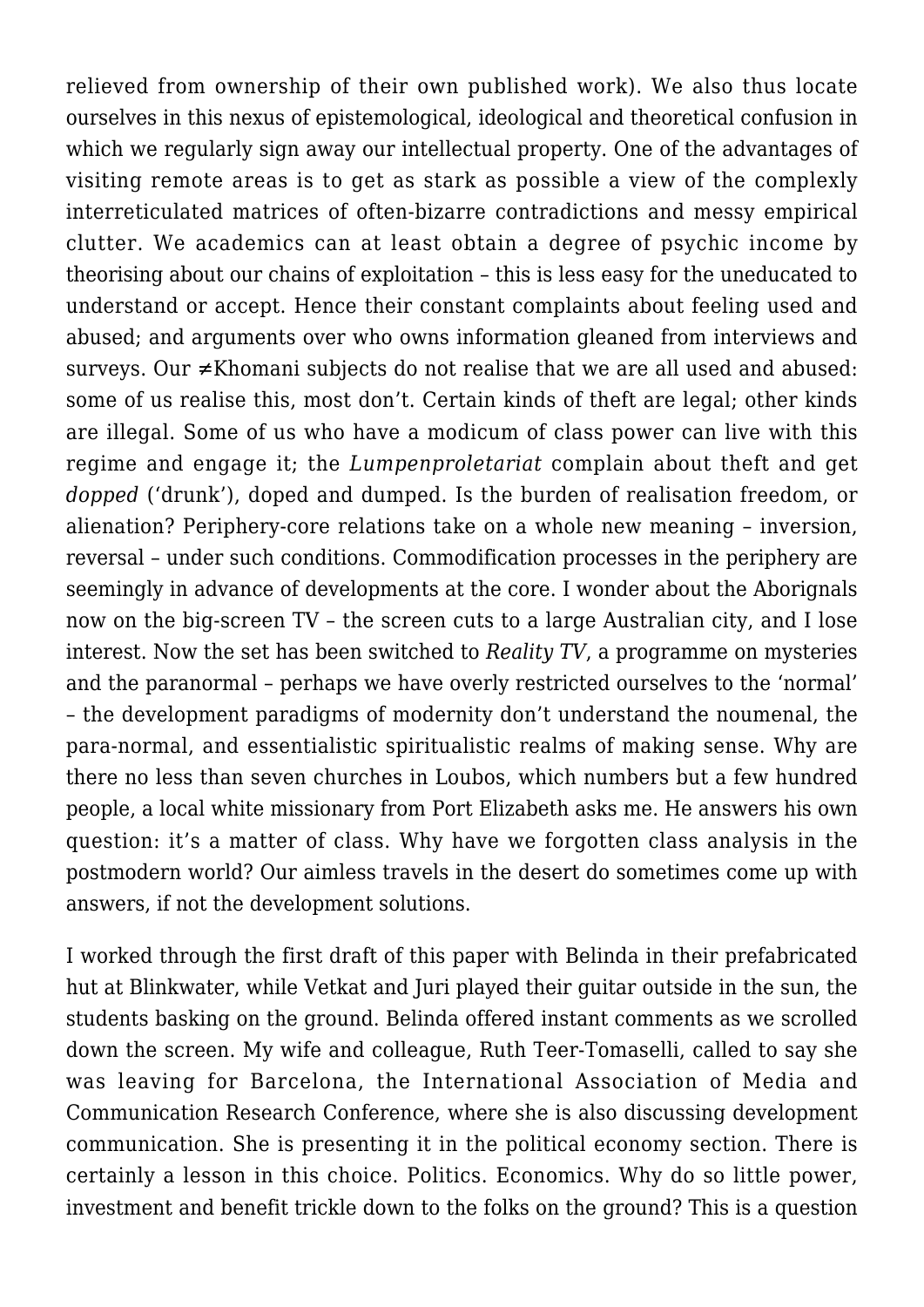that has sorely exercised the minds of thousands of development studies scholars.

## *Returning home*

We return to South Africa via the Park. Astonishingly, a tourist found Charlize's passport. A note was enclosed complaining about the mess, and the noise we had allegedly made at the campsite at which it was found. We think she is writing about others – we don't know which day it was found. Back at the entrance to the Park we are told to check in at the border post. We immediately realise that we had been accepted into Botswana without legally departing from South Africa. The affable South African policeman says he will have to charge us with the offence. Thus are we all administratively made into criminals. The San who used to roam all three adjacent countries are now restricted to the respective countries of their residence only. The policeman relents and lets us go – as tourists we still have some travel rights, even if we do break the law. The sand may have an existential relationship for traditional Bushmen. But the sand/San have no rights to the internationally shifting dunes from which they take their being. They are confined within borders, restricted by border posts and managed by a variety of structures that seem largely remote from their ways of making sense. They may be *'op die grond'* but being on the ground is not necessarily the same as being part of it. As Ouma !Una told us on being asked about what the appellation 'San' meant to her: 'I am of the earth. This earth is the san[d].  $\frac{1}{1}$ Khomani.  $\frac{1}{1}$ Khomani. From the san[d]'. 'San' has no meaning except in politics. Sand means everything.

# NOTES

[i] Anna Swart was responding to a question regarding her preferred use of naming. She said that she understood 'sand' but not 'San'.

[ii] Pretorius, who was studying business part-time, observed: 'When we arrived, I felt like some sort of demi-God from the Western world (*The Gods must be crazy*). I expected the Bushmen to be humbled by our civilized culture wanting to know their opinions. They wanted to know what they would receive in return and were quite argumentative about allowing us to ask them their viewpoints – although this attitude might also have been due to the fact that they had consumed vast quantities of alcohol'.

[iii] Work on reconstructing the road began in early 2005.

[iv] In response to Belinda's view about being dirty in humid Durban as opposed to not being dirty in the Kalahari, Pretorius observed wryly: 'At least in Durban one doesn't have to be in a constant state of non-sobriety just to cope with the